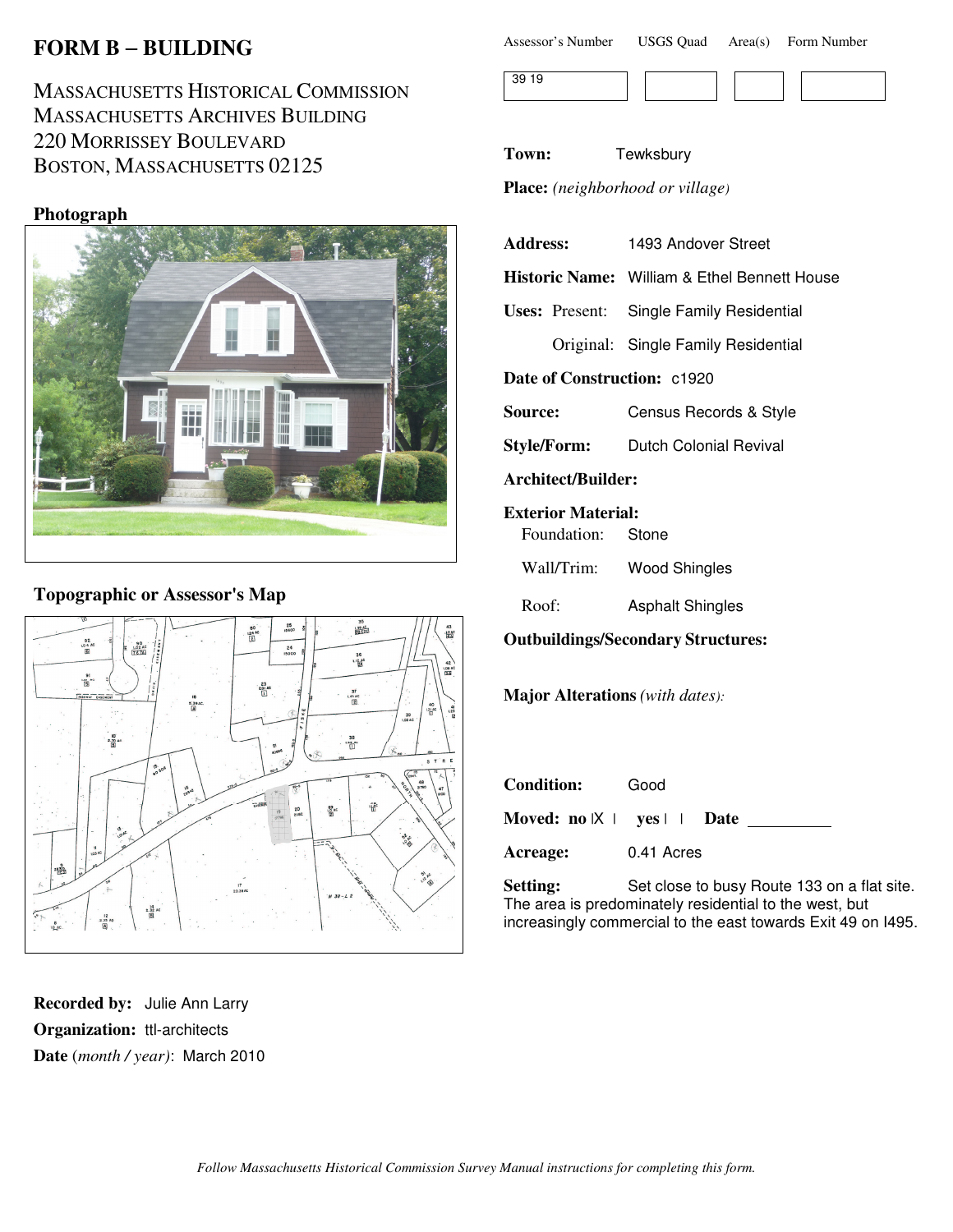### **INVENTORY FORM B CONTINUATION SHEET** TEWKSBURY 1493 ANDOVER STREET

MASSACHUSETTS HISTORICAL COMMISSION Area(s) Form No.

220 MORRISSEY BOULEVARD, BOSTON, MASSACHUSETTS 02125

| Recommended for listing in the National Register of Historic Places.               |  |
|------------------------------------------------------------------------------------|--|
| If checked, you must attach a completed National Register Criteria Statement form. |  |

*Use as much space as necessary to complete the following entries, allowing text to flow onto additional continuation sheets.* 

### **ARCHITECTURAL DESCRIPTION:**

*Describe architectural features. Evaluate the characteristics of this building in terms of other buildings within the community.*

The Dutch Colonial Revival house at **1493 Andover Street** is a rectangular-plan dwelling with a rear ell and a projecting front bay on a stone foundation. The one-and-a-half story dwelling is four by two bays. The Dutch Colonial Revival house retains several character defining features: the gambrel roof and dormer, asymmetrical entrance and facade, the multiple window types, and the varied texture of the shingle siding and stone foundation. The three by two bay house is one-and-a-half stories in height. The gambrel roof is sheathed in asphalt shingles. A gambrel dormer projects from the northern slope of the roof and extends over the northern wall below. The walls are clad in wood shingles. The front entrance projects from the north face of the house. Three multi-pane casement windows are located to the west of the entrance door. The flat roof of the projecting entry is flat. To the east of the entrance is a small diamond-pane window and to the west is an 8/8 sash window. The second floor windows in the gambrel dormer are narrow 4/4 sash windows. Most windows are flanked by shutters. A narrow chimney projects from the south slope of the gambrel roof. A second chimney is located on the exterior end of the attached ell.

### **HISTORICAL NARRATIVE**

*Discuss the history of the building. Explain its associations with local (or state) history. Include uses of the building, and the role(s) the owners/occupants played within the community.*

The house at 1493 Andover Street was built c1920. The first owners were William & Ethel Bennett. William Bennett was the son of George E Bennett of 1445 Andover Street TEW.XXX. He served in the United States Army in 1919, married his wife c 1920, and moved into a house near his parents on Andover Street according to census records. William was the assistant treasurer of Bennett Brothers Company, a manufacturer of hydraulic pumps, owned by his father and uncle, Edwin Bennett (1423 Andover Street TEW.XXX). In 1958 Bennett transferred ownership of the house to his daughter, Beverly Bennett, the current occupant.